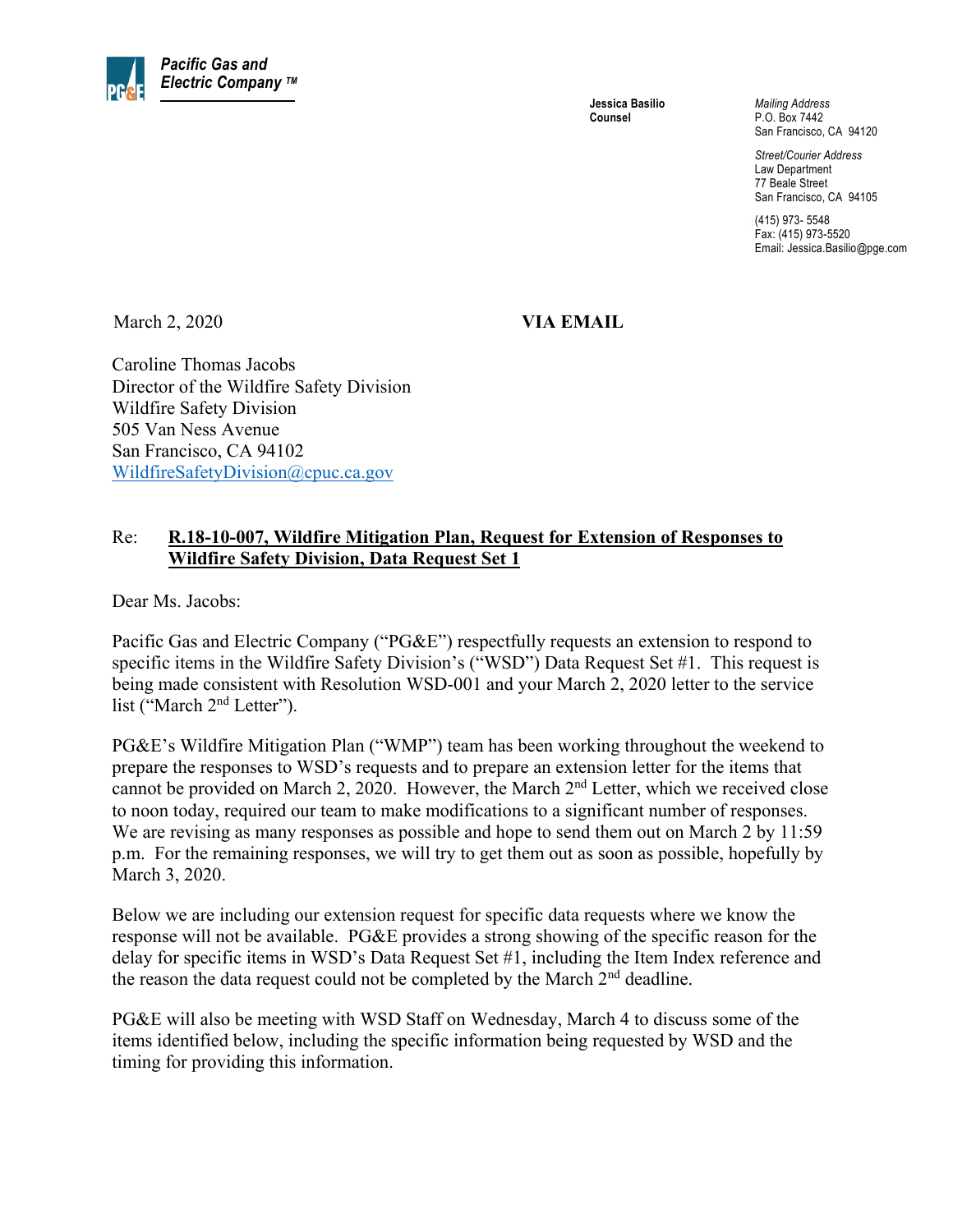| PG&E<br>No. | <b>Item Index</b>       | <b>Reason for Extension</b>                                                                                                                                                                                                                                                                                                                                                                                                                                                                                                                                                                                                                                                               |
|-------------|-------------------------|-------------------------------------------------------------------------------------------------------------------------------------------------------------------------------------------------------------------------------------------------------------------------------------------------------------------------------------------------------------------------------------------------------------------------------------------------------------------------------------------------------------------------------------------------------------------------------------------------------------------------------------------------------------------------------------------|
| (3)         | PGE-<br>43879-B-95      | Request: Provide additional rows for Tables 5 & 6 with data for years 2015-2019 for<br>"fatalities caused by activities beyond these categories."                                                                                                                                                                                                                                                                                                                                                                                                                                                                                                                                         |
|             |                         | Reason for Extension: Obtaining information regarding fatalities and OSHA<br>recordables for years 2015-2019 beyond the information already provided in Tables 5<br>and 6 requires a review of substantial data sources such that a response cannot be<br>provided by March 2 <sup>nd</sup> .                                                                                                                                                                                                                                                                                                                                                                                             |
| (7)         | PGE-<br>43879-C-<br>101 | Request: DR1: In Section 4.2.1 on page 4-13, provide any current supporting<br>documentation and procedures for the "first phase" of the HFTD evaluation process.<br>DR2: Include any developed models, sources of local expertise, and data. DR3: When<br>does PG&E anticipate completion of the first phase?                                                                                                                                                                                                                                                                                                                                                                            |
|             |                         | Reason for Extension: This request encompasses a broad set of data that spans a<br>diverse set of stakeholders (e.g., local stakeholders, distribution engineers, internal<br>leadership). Further, delivery of the supporting tools and models needs to be<br>catalogued against what has already been provided.                                                                                                                                                                                                                                                                                                                                                                         |
| (8)         | PGE-<br>43879-D-        | Request: Supplement Table 10 with the TBD data, expected to be available late Q2<br>2020 with data available today.                                                                                                                                                                                                                                                                                                                                                                                                                                                                                                                                                                       |
|             | 102                     | Reason for Extension: PG&E Meteorology is unable to provide the 2019 data listed as<br>"TBD" at this time. The vendor responsible for this data is currently working to add<br>2019 to the 30-year 3 km resolution climatology, with as estimated completion date by<br>the end of April 2020.                                                                                                                                                                                                                                                                                                                                                                                            |
| (14)        | PGE-<br>43879-J-<br>108 | Request: Provide a table that includes the actual or estimated number of workers that<br>will be engaged in electricity restoration activities based upon projected need under<br>different scenarios, including post PSPS and post-wildfire restoration. If PG&E relies<br>on external parties, estimate what type and number of additional workers are required.                                                                                                                                                                                                                                                                                                                        |
|             |                         | Reason for Extension: This response requires additional time because it will likely<br>address a variety of scenarios of PSPS events and wildfire responses. Restoration<br>staffing after a PSPS or wildfire is extremely event-specific, and such events are<br>variable in nature. To provide the table as requested $PGAE$ would have to 1) define a<br>set of scenarios for which staffing estimates should be estimated; 2) document<br>assumptions made while defining each scenario or estimate (e.g., mutual aid response<br>rate); 3) estimate staffing levels for each scenario. This is not something that can be<br>done thoughtfully or robustly in the required timeframe. |
| (15)        | PGE-<br>43879-G-        | Request: Provide data and information for all fields in Table 17 or explain why<br>planned upgrades are not applicable or not available.                                                                                                                                                                                                                                                                                                                                                                                                                                                                                                                                                  |
|             | 109                     | Reason for Extension: PG&E's subject matter experts are reviewing the information<br>requested for Table 17, including why planned upgrades are not available or<br>applicable, but will need an extension to complete their response.                                                                                                                                                                                                                                                                                                                                                                                                                                                    |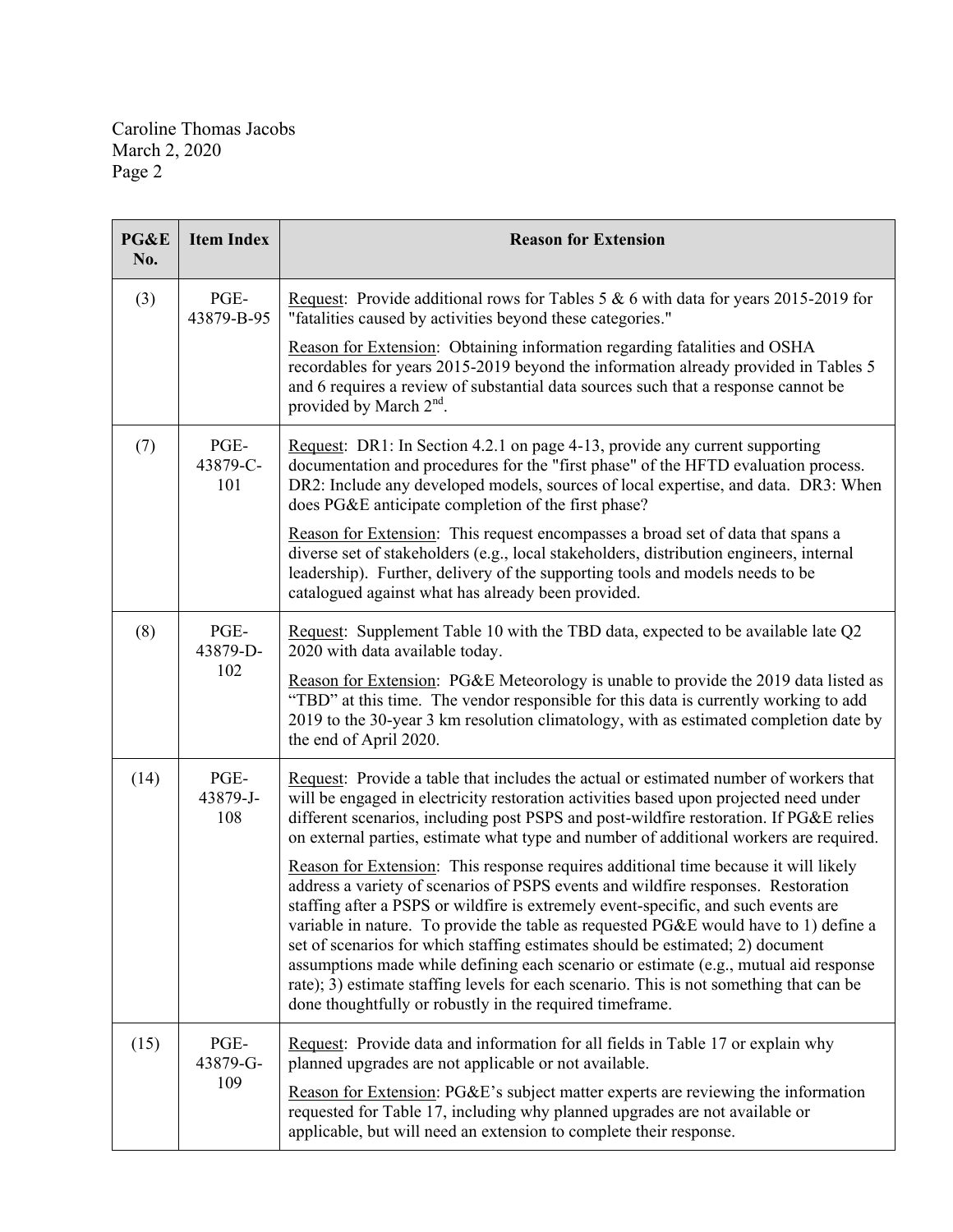Caroline Thomas Jacobs March 2, 2020 Page 3

| PG&E<br>No. | <b>Item Index</b>       | <b>Reason for Extension</b>                                                                                                                                                                                                                                                                                                                                                                                                     |
|-------------|-------------------------|---------------------------------------------------------------------------------------------------------------------------------------------------------------------------------------------------------------------------------------------------------------------------------------------------------------------------------------------------------------------------------------------------------------------------------|
| (19)        | PGE-<br>43879-Z-<br>113 | Request: Identical GIS data layers for the below categories were submitted in both the<br>"Attachment 6 - GIS Files CONF" folder and the "Attachment 6 - GIS<br>Files PUBLIC" folder. Which data are intended to be confidential and which are not?                                                                                                                                                                             |
|             |                         | - Service territories                                                                                                                                                                                                                                                                                                                                                                                                           |
|             |                         | - Substations                                                                                                                                                                                                                                                                                                                                                                                                                   |
|             |                         | - Transmission lines                                                                                                                                                                                                                                                                                                                                                                                                            |
|             |                         | - Distribution lines                                                                                                                                                                                                                                                                                                                                                                                                            |
|             |                         | - Weather stations                                                                                                                                                                                                                                                                                                                                                                                                              |
|             |                         | - Red flag days                                                                                                                                                                                                                                                                                                                                                                                                                 |
|             |                         | - Ignitions                                                                                                                                                                                                                                                                                                                                                                                                                     |
|             |                         | - PSPS areas                                                                                                                                                                                                                                                                                                                                                                                                                    |
|             |                         | - Population density                                                                                                                                                                                                                                                                                                                                                                                                            |
|             |                         | Reason for Extension: PG&E is engaged with WSD Staff in discussions on this<br>request and will develop a response consistent with those discussions.                                                                                                                                                                                                                                                                           |
| (20)        | PGE-<br>43879-Z-<br>114 | Request: Submit 2015-2019 point layers for post-PSPS utility infrastructure damage<br>location points with at least two photos for each point (one showing damage and one<br>showing environment around base of pole or tower with damage). Submit shapefiles or<br>feature classes pre-linked or capable of being linked to photos. At a minimum, include<br>the following damage-related attributes (or similar equivalents): |
|             |                         | - Was the damage likely to have caused arcing? This shall be collected in one field<br>with potential values of "Yes," "No," or "Unknown."                                                                                                                                                                                                                                                                                      |
|             |                         | - Description of the damage (e.g. broken tie wire, tree branch on line, broken<br>conductor, etc.). This shall include a dropdown menu of common damage description<br>categories but could also include a customizable comments field that enables the<br>documentation of uncommon damage types.                                                                                                                              |
|             |                         | - Description of the type of terrain likely to be impacted by the damage with a<br>corresponding photo. This could also be accomplished with dropdown menus and a<br>customizable field. This terrain may be the most likely location of an on-the-ground<br>ignition and could be the destination/landing area for burning debris or sparks.                                                                                   |
|             |                         | - Best estimate of damage time frame (could involve fields for Date and Approximate<br>Time of Day). Include a field for the date and a field for the approximate time of day.<br>This will help link the most accurate weather data to the damage point.                                                                                                                                                                       |
|             |                         | Reason for Extension: Sourcing and organizing all of the requested photos and linking<br>GIS point features with the photos is a manual process that cannot be completed in the<br>requested time frame. If the GIS team could readily source all the features needed for<br>this view, which is not always the case, PG&E could generate a view of the damage-                                                                 |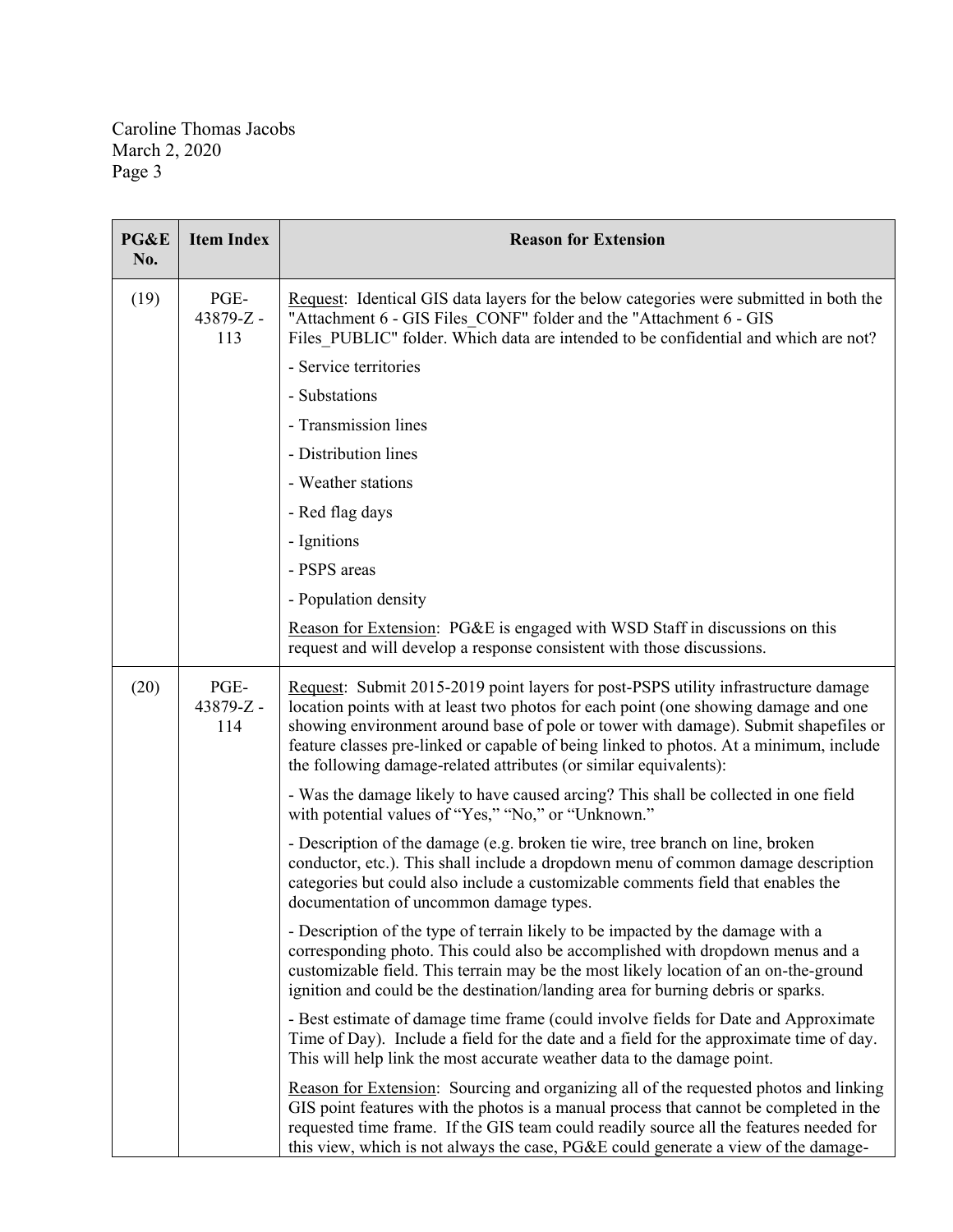| PG&E<br>No. | <b>Item Index</b>       | <b>Reason for Extension</b>                                                                                                                                                                                                                                                                                                                                                                                                                                                                                                                                                                                                                                                                                                                                                                                                                                                                                                                               |
|-------------|-------------------------|-----------------------------------------------------------------------------------------------------------------------------------------------------------------------------------------------------------------------------------------------------------------------------------------------------------------------------------------------------------------------------------------------------------------------------------------------------------------------------------------------------------------------------------------------------------------------------------------------------------------------------------------------------------------------------------------------------------------------------------------------------------------------------------------------------------------------------------------------------------------------------------------------------------------------------------------------------------|
|             |                         | related attributes listed within 8 business hours (time may vary based on quantity of<br>data). Even so, given the number of GIS-related requests in this single request, the<br>level of effort required to source all the features needed for requests, and the limited<br>number of GIS resources available, completing this request by March 2 <sup>nd</sup> was not<br>possible.                                                                                                                                                                                                                                                                                                                                                                                                                                                                                                                                                                     |
| (21)        | PGE-<br>43879-Z-        | Request: Submit 2015-2019 point layers for utility infrastructure damage locations<br>with photos. Use guidance described above.                                                                                                                                                                                                                                                                                                                                                                                                                                                                                                                                                                                                                                                                                                                                                                                                                          |
|             | 115                     | Reason for Extension: Sourcing and organizing all of the requested photos and linking<br>GIS point features with the photos is a manual process that cannot be completed in the<br>requested time frame. If the GIS team could readily source all the features needed for<br>this view, which is not always the case, PG&E could generate a view of the damage-<br>related attributes listed within 8 business hours (time may vary based on quantity of<br>data. Even so, given the number of GIS-related requests in this single request, the level<br>of effort required to source all the features needed for requests, and the limited number<br>of GIS resources available, completing this request by March 2 <sup>nd</sup> was not possible.                                                                                                                                                                                                      |
| (22)        | PGE-<br>43879-Z-<br>116 | Request: Submit applicable equipment data that includes an "Exemption Status" field<br>in the data attribute tables with exemption status per PRC 4292. The values for the<br>"Exemption Status" field shall be: "Non-Exempt," "Temporarily Exempt," or<br>"Permanently Exempt." While PRC 4292 is only applicable in the CAL FIRE State<br>Responsibility Area (SRA), provide exemption status information for all applicable<br>equipment in all locations in PG&E's service territory.<br>Reason for Extension: PG&E is continuing to investigate the exempt and non-exempt<br>equipment status information available to provide in response to this data request.                                                                                                                                                                                                                                                                                     |
| (23)        | PGE-<br>43879-Z-<br>117 | Request: Submit age information for all lines and equipment, including age<br>information for poles and towers, along with location and other applicable attributes.<br>Include a field to record pole or tower exempt equipment information. In the field,<br>include the exemption status of the equipment on the pole or tower. Age information<br>can be recorded by installation year. Also include a field to record the type of material<br>that makes up a pole or tower (e.g., metal, wood, fiberglass, wood wrapped with fire-<br>resistant material, etc.). You may be able to connect age, material, and exemption<br>information to pole or tower GIS data by using ID values to join the GIS data to other<br>databases.<br>Reason for Extension: PG&E believes that it already provided this information in<br>Attachment 6 to the WMP and is working to verify this understanding. If not, PG&E<br>will work to provide this information. |
| (24)        | PGE-<br>43879-Z-<br>118 | Request: Submit geospatial layers for 2015-2019 data from the following databases<br>maintained by PG&E:                                                                                                                                                                                                                                                                                                                                                                                                                                                                                                                                                                                                                                                                                                                                                                                                                                                  |
|             |                         | - Outage producing winds                                                                                                                                                                                                                                                                                                                                                                                                                                                                                                                                                                                                                                                                                                                                                                                                                                                                                                                                  |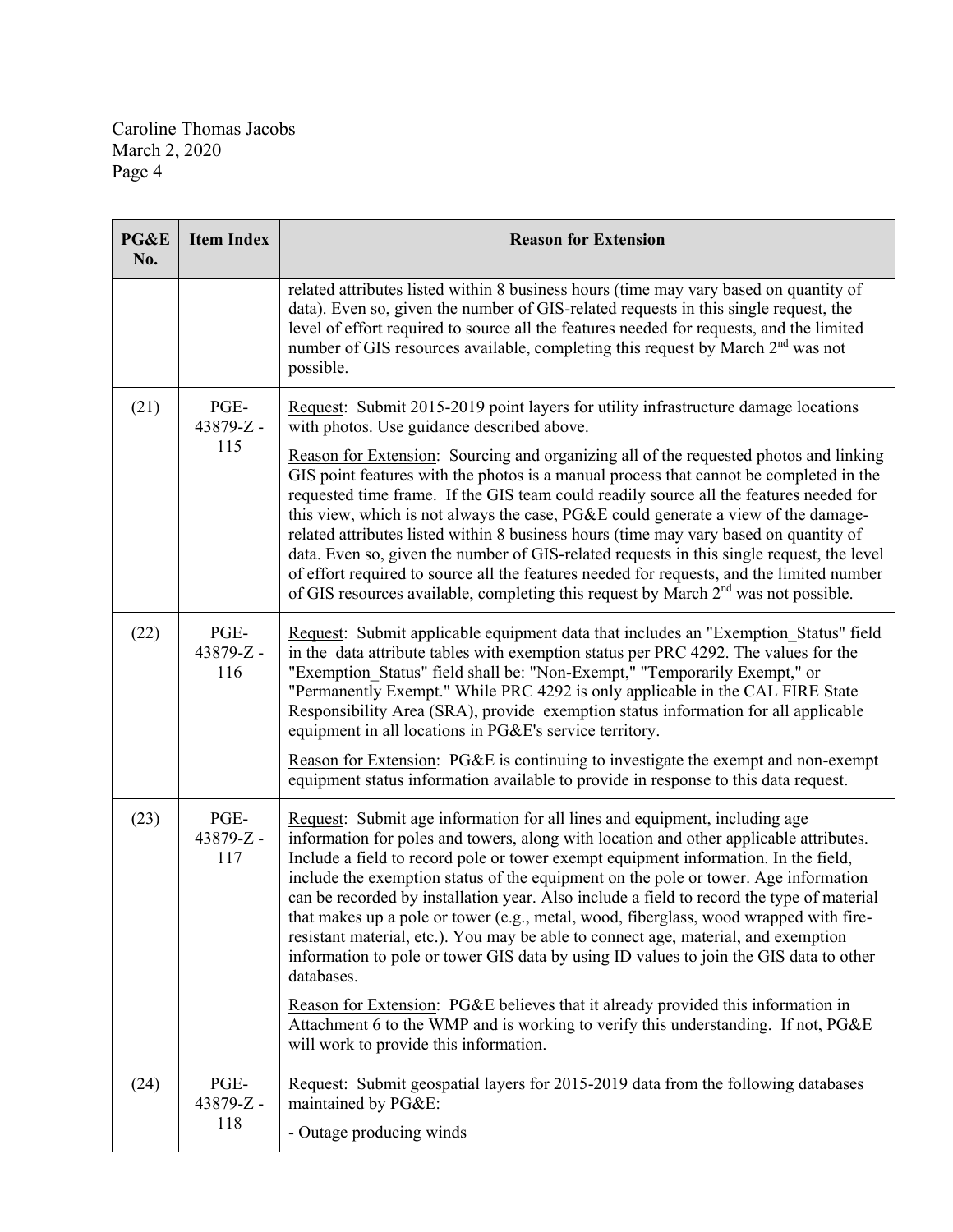Caroline Thomas Jacobs March 2, 2020 Page 5

| PG&E<br>No. | <b>Item Index</b>       | <b>Reason for Extension</b>                                                                                                                                                                                                                                                                                                                                                                                                                                                                                                                                           |
|-------------|-------------------------|-----------------------------------------------------------------------------------------------------------------------------------------------------------------------------------------------------------------------------------------------------------------------------------------------------------------------------------------------------------------------------------------------------------------------------------------------------------------------------------------------------------------------------------------------------------------------|
|             |                         | - Egress                                                                                                                                                                                                                                                                                                                                                                                                                                                                                                                                                              |
|             |                         | - LiDAR                                                                                                                                                                                                                                                                                                                                                                                                                                                                                                                                                               |
|             |                         | - VM outage                                                                                                                                                                                                                                                                                                                                                                                                                                                                                                                                                           |
|             |                         | - Distribution outage data                                                                                                                                                                                                                                                                                                                                                                                                                                                                                                                                            |
|             |                         | - Incident Logging and Information System                                                                                                                                                                                                                                                                                                                                                                                                                                                                                                                             |
|             |                         | All these databases included latitude/longitude coordinates, which means they can be<br>converted to point layers in ArcGIS software.                                                                                                                                                                                                                                                                                                                                                                                                                                 |
|             |                         | Reason for Extension: PG&E's GIS team is working to determine if it can readily<br>source all the features needed for this view, which is not always the case, and, if so,<br>PG&E could generate the view requested within 8 business hours (time may vary<br>based on quantity of data). Even so, given the number of GIS-related requests in this<br>single request, the level of effort required to source all the features needed for requests,<br>and the limited number of GIS resources available, completing this request by March<br>$2nd$ is not feasible. |
| (25)        | PGE-<br>43879-Z-<br>119 | Request: Submit applicable equipment data with condition information (e.g., good,<br>poor, needs repair, etc.). If some sort of equipment condition/health/status or similar<br>index is used, include it in GIS data, and explain it in metadata. Provide condition<br>information for all applicable equipment, including transmission lines, distribution<br>lines, substations, and various items mounted on poles or towers.                                                                                                                                     |
|             |                         | Reason for Extension: PG&E is unable to produce this data on a GIS map due to the<br>significant quantify of data points, however, we are working to produce an excel<br>version of the equipment tagged for repairs.                                                                                                                                                                                                                                                                                                                                                 |
| (26)        | PGE-<br>43879-Z-<br>120 | Request: Submit GIS data for Level 1-3 findings. Data shall include key information<br>like date, level of finding, equipment affected, custom comments, etc. Below are<br>definitions of the finding levels as taken from a 2020 WMP:                                                                                                                                                                                                                                                                                                                                |
|             |                         | Level 1 finding: In accordance with GO 95, an immediate safety and/or reliability risk<br>with high probability for significant impact.                                                                                                                                                                                                                                                                                                                                                                                                                               |
|             |                         | Level 2 finding: In accordance with GO 95, a variable (non-immediate high to low)<br>safety and/or reliability risk.                                                                                                                                                                                                                                                                                                                                                                                                                                                  |
|             |                         | Level 3 finding: In accordance with GO 95, an acceptable safety and/or reliability risk.                                                                                                                                                                                                                                                                                                                                                                                                                                                                              |
|             |                         | Reason for Extension: PG&E is unable to produce this data on a GIS map due to the<br>significant quantify of data points, however, we are working to produce an excel<br>version of the equipment tagged for repairs.                                                                                                                                                                                                                                                                                                                                                 |
| (27)        | PGE-<br>43879-Z-<br>121 | Request: Submit point data showing the locations of private power line/IOU power<br>line connection points.                                                                                                                                                                                                                                                                                                                                                                                                                                                           |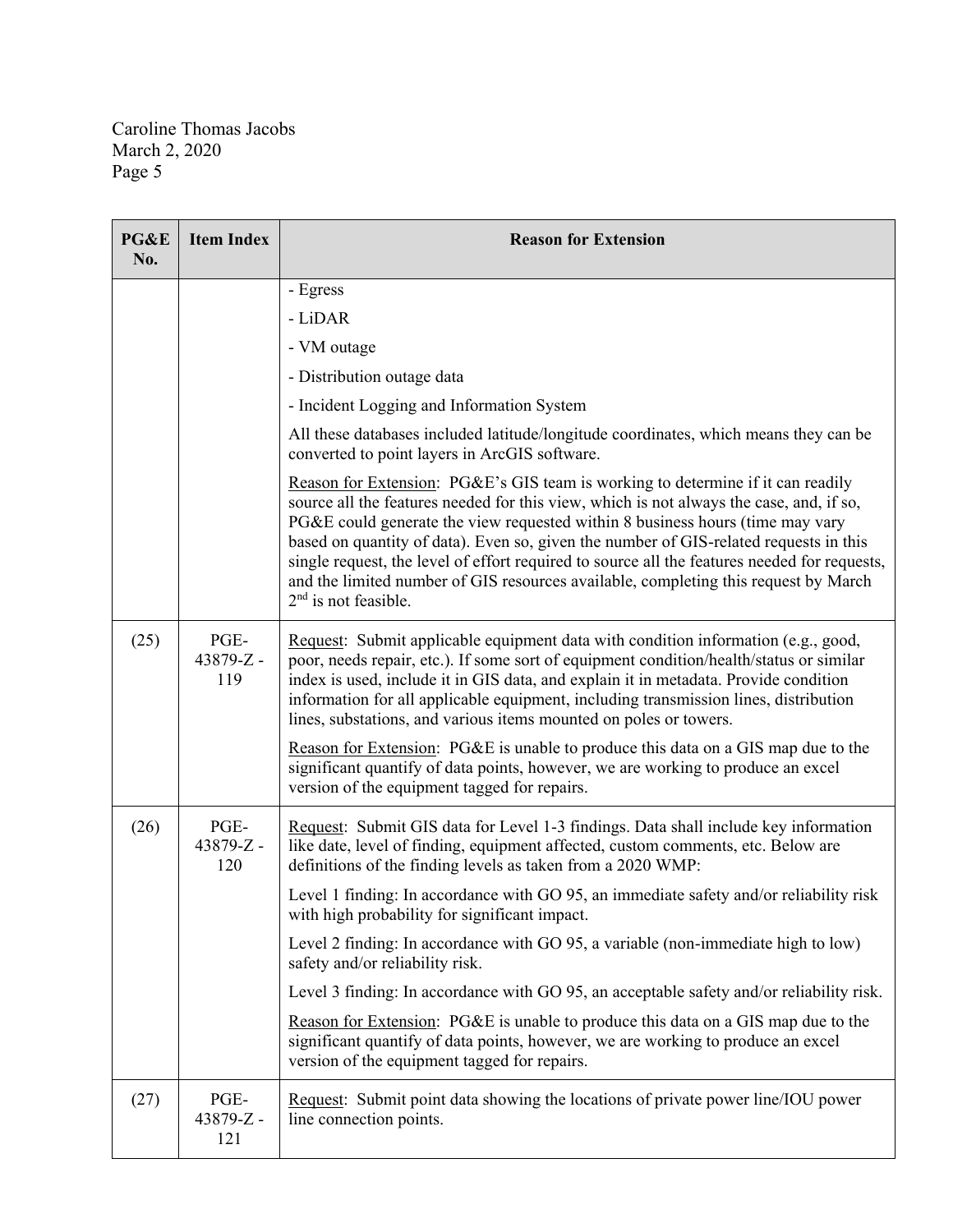| PG&E<br>No. | <b>Item Index</b>       | <b>Reason for Extension</b>                                                                                                                                                                                                                                                                                                                                                         |
|-------------|-------------------------|-------------------------------------------------------------------------------------------------------------------------------------------------------------------------------------------------------------------------------------------------------------------------------------------------------------------------------------------------------------------------------------|
|             |                         | Reason for Extension: PG&E is unable to identify the data source at this time but will<br>continue to search.                                                                                                                                                                                                                                                                       |
| (28)        | PGE-<br>43879-Z-<br>122 | Request: Clarify the CEC/PG&E service territory polygon discrepancies and confirm<br>what service territory polygon is currently the most up to date and precise. If not<br>already submitted, submit PG&E's latest service area boundary data. Also include any<br>divisions or subdivisions within the service territory.                                                         |
|             |                         | Reason for Extension: While PG&E could provide a FGDB of divisions within the<br>service territory, the utility does not have insight into the CEC map or how it is being<br>maintained. PG&E can attempt to source the CEC version of the shapefile, but it may<br>not be able to do so by March 2 <sup>nd.</sup>                                                                  |
| (29)        | PGE-<br>43879-Z-<br>123 | Request: Submit data for the locations of activities covered in the WMP. Data could<br>include points, lines, or polygons depending on the type of activity being planned (e.g.,<br>covering conductor lines, clearing vegetation from an area, or installing equipment at<br>specific pole locations).                                                                             |
|             |                         | Reason for Extension: This information is partially included in the Supplemental Data<br>Request and PG&E is reviewing what remining information need to be provided.                                                                                                                                                                                                               |
| (30)        | PGE-<br>43879-Z-<br>124 | Request: If additions/removals will happen for the following items, submit the data for<br>them.                                                                                                                                                                                                                                                                                    |
|             |                         | - Circuit miles of overhead transmission lines                                                                                                                                                                                                                                                                                                                                      |
|             |                         | - Circuit miles of overhead distribution lines                                                                                                                                                                                                                                                                                                                                      |
|             |                         | - Substation locations                                                                                                                                                                                                                                                                                                                                                              |
|             |                         | Reason for Extension: PG&E believes that it already provided this information in<br>Attachment 6 to the WMP and is working to verify this understanding. If not, PG&E<br>will work to provide this information.                                                                                                                                                                     |
| (31)        | PGE-<br>43879-Z-<br>125 | Request: Submit all additional utility asset GIS data (beyond transmission lines,<br>distribution lines, and substations) that are available and if possible, ensure they cover<br>utility assets by asset age, model, and asset type. Other IOUs submitted<br>location/specification data for pieces of equipment like switches, transformer devices,<br>lightning arrestors, etc. |
|             |                         | Reason for Extension: PG&E believes that it already provided this information in<br>Attachment 6 to the WMP and is working to verify this understanding. If not, PG&E<br>will work to provide this information.                                                                                                                                                                     |
| (32)        | PGE-<br>43879-Z-<br>126 | Request: Resubmit all transmission line, distribution line, and substation GIS data<br>with age information (e.g., a field for year of installation would suffice). Installation<br>years could be found in other databases and linked to the GIS data via unique ID<br>values.                                                                                                     |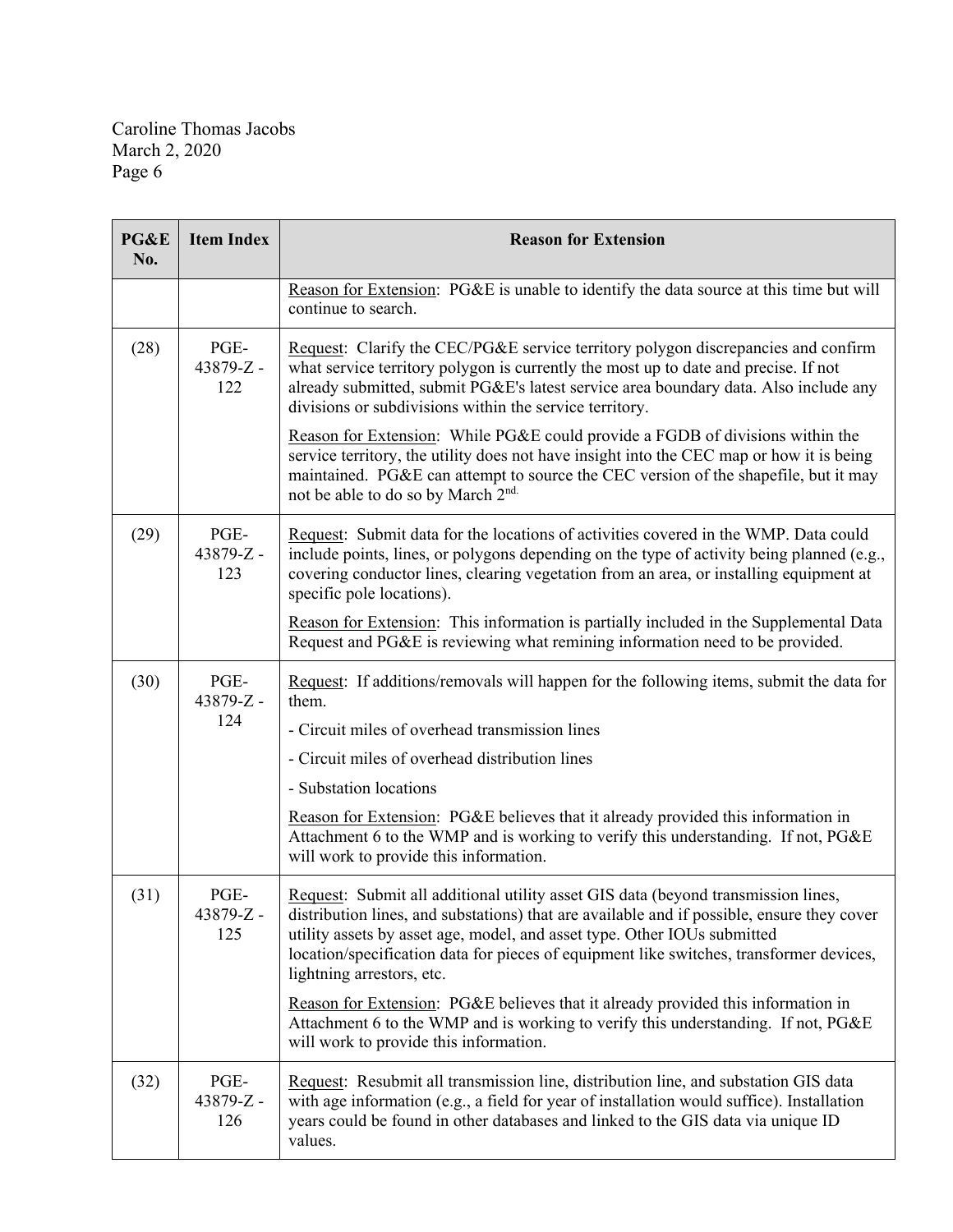| PG&E<br>No. | <b>Item Index</b>       | <b>Reason for Extension</b>                                                                                                                                                                                                                                                                                                                                                                                                                                                                                                                                                                                                                                                                                                                                                                                                                                                                                                                                                                                                                                                                                                         |
|-------------|-------------------------|-------------------------------------------------------------------------------------------------------------------------------------------------------------------------------------------------------------------------------------------------------------------------------------------------------------------------------------------------------------------------------------------------------------------------------------------------------------------------------------------------------------------------------------------------------------------------------------------------------------------------------------------------------------------------------------------------------------------------------------------------------------------------------------------------------------------------------------------------------------------------------------------------------------------------------------------------------------------------------------------------------------------------------------------------------------------------------------------------------------------------------------|
|             |                         | Reason for Extension: PG&E believes that it already provided this information in<br>Attachment 6 to the WMP and is working to verify this understanding. If not, PG&E<br>will work to provide this information.                                                                                                                                                                                                                                                                                                                                                                                                                                                                                                                                                                                                                                                                                                                                                                                                                                                                                                                     |
| (33)        | PGE-<br>43879-Z-<br>127 | Request: Useful GIS data layers were submitted for transmission and distribution<br>lines, but 27 GB of what are presumably distribution and transmission Oracle<br>databases were included in the data submission separate from the feature class layers.<br>Submit these in file formats that are compatible with Microsoft Excel and/or Access or<br>better yet: submit the relevant database information as part of applicable shapefile or<br>feature class GIS data after running joins. We are very interested in these data and in<br>investigating the potential to link them up with their corresponding GIS layers. The<br>following instructions were provided with the data, but they do not appear helpful for<br>somebody who is not familiar with Oracle databases.<br>Instructions to import GIS files:<br>i) Required Oracle 11g database.<br>ii) Import dumps into that<br>database(schemas=sde,edgis,process,edgisbo,CEDSADATA,PGEDATA,CUSTOMER<br>iii) Post Import activity like Compress, Rebuildindex and Gatherstat.<br>Reason for Extension: PG&E is working to address the transfer issues given the size |
|             |                         | of the files.                                                                                                                                                                                                                                                                                                                                                                                                                                                                                                                                                                                                                                                                                                                                                                                                                                                                                                                                                                                                                                                                                                                       |
| (35)        | PGE-<br>43879-Z-<br>129 | Request: Submit the number and location of critical facilities in a GIS data layer<br>featuring point locations. There is no need to create a grid with square-mile pieces.<br>Reason for Extension: PG&E requires additional time to provide the medical baseline<br>and critical facility information requested given the amount of work necessary to pull<br>this information. This information is a restricted data set that is not available to others                                                                                                                                                                                                                                                                                                                                                                                                                                                                                                                                                                                                                                                                         |
|             |                         | (even with an NDA).                                                                                                                                                                                                                                                                                                                                                                                                                                                                                                                                                                                                                                                                                                                                                                                                                                                                                                                                                                                                                                                                                                                 |
| (36)        | PGE-<br>43879-Z-<br>130 | Request: Do the necessary GIS data processing and submit a layer for the non-HFTD<br>polygons in the PG&E service territory. This could be accomplished with the Union<br>tool in ArcGIS.                                                                                                                                                                                                                                                                                                                                                                                                                                                                                                                                                                                                                                                                                                                                                                                                                                                                                                                                           |
|             |                         | Reason for Extension: To complete this request, PG&E's GIS team would have to start<br>with a shapefile of the utility service territory, overlay this file with the HFTD,<br>determine the overlap between the HFTD Tiers 2/3 and the service territory, and then<br>take the complement of this overlap. GIS estimates that this would take roughly one<br>month to complete.                                                                                                                                                                                                                                                                                                                                                                                                                                                                                                                                                                                                                                                                                                                                                     |
| (37)        | PGE-<br>43879-Z-<br>131 | Request: Submit all PSPS event areas as geospatial data (including the 8 events<br>submitted as non-geospatial tables). As part of this effort, submit all the overall<br>polygon data in one large feature class with consistent schema and all the line buffer                                                                                                                                                                                                                                                                                                                                                                                                                                                                                                                                                                                                                                                                                                                                                                                                                                                                    |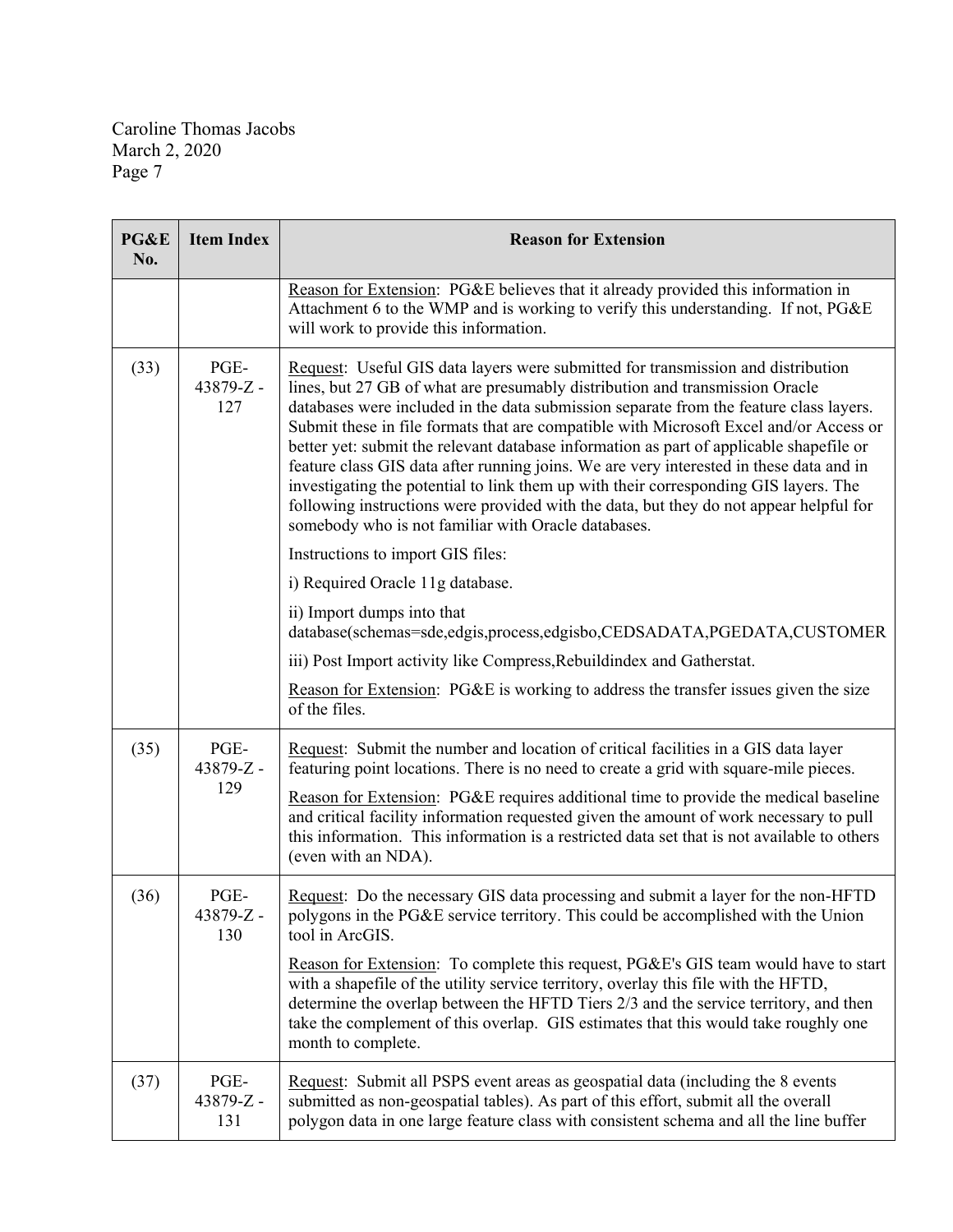| PG&E<br>No. | <b>Item Index</b>       | <b>Reason for Extension</b>                                                                                                                                                                                                                                                                                                                                                                                                                                                                                                                                                                                                                                                              |
|-------------|-------------------------|------------------------------------------------------------------------------------------------------------------------------------------------------------------------------------------------------------------------------------------------------------------------------------------------------------------------------------------------------------------------------------------------------------------------------------------------------------------------------------------------------------------------------------------------------------------------------------------------------------------------------------------------------------------------------------------|
|             |                         | polygons in one large feature class with consistent schema. Also provide clear<br>information on customer hours and event durations.                                                                                                                                                                                                                                                                                                                                                                                                                                                                                                                                                     |
|             |                         | Reason for Extension: To meet this request, the GIS team would need to collaborate<br>with various groups involved with PSPS to source the 'final' polygon and outage data<br>for each event. Assuming the GIS team could readily source all the features needed<br>for this view, which is not always the case, PG&E could generate the view requested<br>within 8 business hours (time may vary based on quantity of data. Even so, given the<br>number of GIS-related requests in this single request, the level of effort required to<br>source all the features needed for requests, and the limited number of GIS resources<br>available, completing this request by March $2nd$ . |
| (38)        | PGE-<br>43879-Z-<br>132 | Request: Submit shapefile or feature class data (not just raster images) showing the<br>average 95th and 99th percentile wind speed and prevailing direction in the service<br>territory from 2015-2019. The data should be in shapefile or feature class points or<br>polygons that provide wind information. Despite the submission requirements<br>mentioning at least "square mile resolution," do not force all data into a grid with<br>square-mile pieces.                                                                                                                                                                                                                        |
|             |                         | Reason for Extension: PG&E's subject matter experts are in the process of preparing<br>this data, however, given the volume of material needed, it will not be ready by March<br>$2nd$ .                                                                                                                                                                                                                                                                                                                                                                                                                                                                                                 |
| (40)        | PGE-<br>43879-Z-<br>134 | Request: Submit GIS line data for circuits turned off during 2015-2019 PSPS events.<br>In the data's attributes, at a minimum, identify the event with which the data are<br>associated and the voltage of the lines.                                                                                                                                                                                                                                                                                                                                                                                                                                                                    |
|             |                         | Reason for Extension: If the GIS team could readily source all the features needed for<br>this view, which is not always the case, PG&E could generate the view requested<br>within 8 business hours (time may vary based on quantity of data. Even so, given the<br>number of GIS-related requests in this single request, the level of effort required to<br>source all the features needed for requests, and the limited number of GIS resources<br>available, completing this request by Monday is not feasible.                                                                                                                                                                     |
| (41)        | PGE-<br>43879-F-<br>135 | Request: Section 5.2 of the WMP describes requirements for Plan Implementation,<br>including elements required by statute (8386) 19 (c) "Monitor and audit the<br>effectiveness of electrical line and equipment inspections, including inspections<br>performed by contractors, carried out under the plan and other applicable statutes and<br>commission rules."                                                                                                                                                                                                                                                                                                                      |
|             |                         | Your plan at Sec. 5.2.C (page 5-30) is vague as to this element, particularly with<br>regards to oversight of contractors.                                                                                                                                                                                                                                                                                                                                                                                                                                                                                                                                                               |
|             |                         | Please provide additional detail of the monitoring and quality assurance program for<br>line/equipment inspections, and the utility's program for oversight of inspections<br>performed by non-utility contractors.                                                                                                                                                                                                                                                                                                                                                                                                                                                                      |